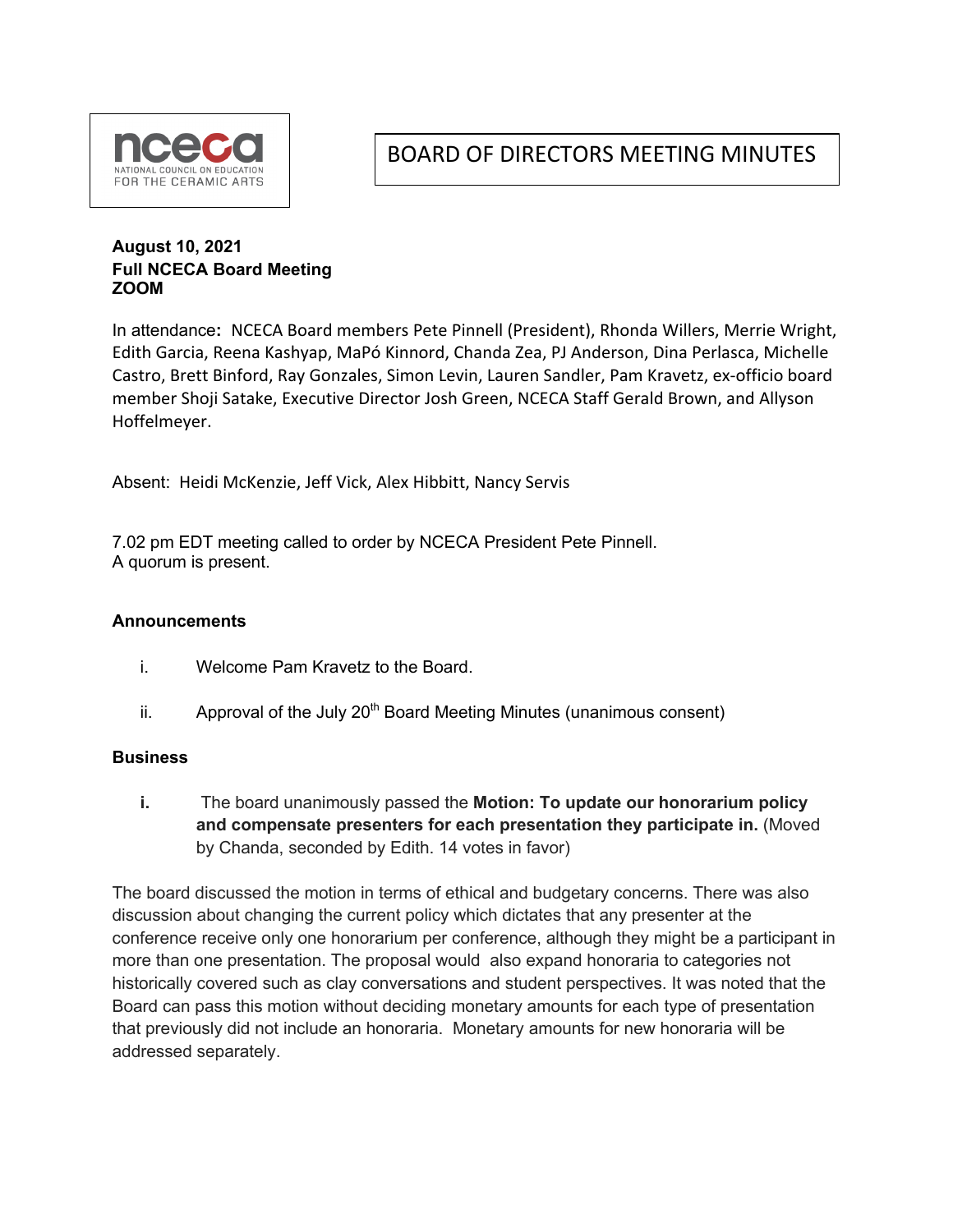A question was raised about giving presenters an option to donate their second honoraria and what that process might look like.

A New Motion was Presented:

**ii.** The board unanimously passed the **Motion: To adopt suggested honorarium amounts for previously uncompensated categories.** (Moved by Ray, seconded by Chanda, votes in favor 14.)

Suggestions for historically uncompensated presenters

- 1. Facilitated Community Discussion- \$200 / moderator, no article requirement. 2 moderators per session max and only w approval of Programs Director or Executive Director
- 2. Short Form- \$100 per presenter, no article
- 3. Student Perspectives- \$200 per presenter without article or \$300 per presenter if journal article is submitted by deadline.

The board discussed the budgetary impacts of this motion, looking at the upcoming conference numbers, and in relation to the fact that the board has not yet passed a budget for the coming year due to the delay in getting quotes from certain vendors/service providers with high-value costs that will be essential to producing the annual conference. The board also discussed the importance of focusing on the equity and value of this proposal.

**iii.** The board passed the **Motion: To change the name of the Harassment Committee to the Community Culture Committee** (Moved by Chanda, seconded by Merrie. 12 votes in favor, 0 opposed, 2 abstentions)

The new title originates in our two new policies that address community and workplace standards. One of the primary charges of this committee is to review complaints that come in through the former anti-harassment policy. The new name is more positive and proactive and describes the goal of the committee as opposed to referencing the behavior it was seeking to counter.

This committee works to create a community culture, not just at conferences and with our membership and presenters but also within our board and staff. The board discussed the goals of renaming the committee, the history of the words we use, and that this name was chosen to be open and welcoming to all so they feel like they are supported by the committee. The renaming will help people understand the wider scope of the committee's remit past complaints. There was a suggestion to use a description or tagline to further explain what the committee's focus is, and to work on the aspirations of this committee moving forward, and how that plays into the words we use to name the committee.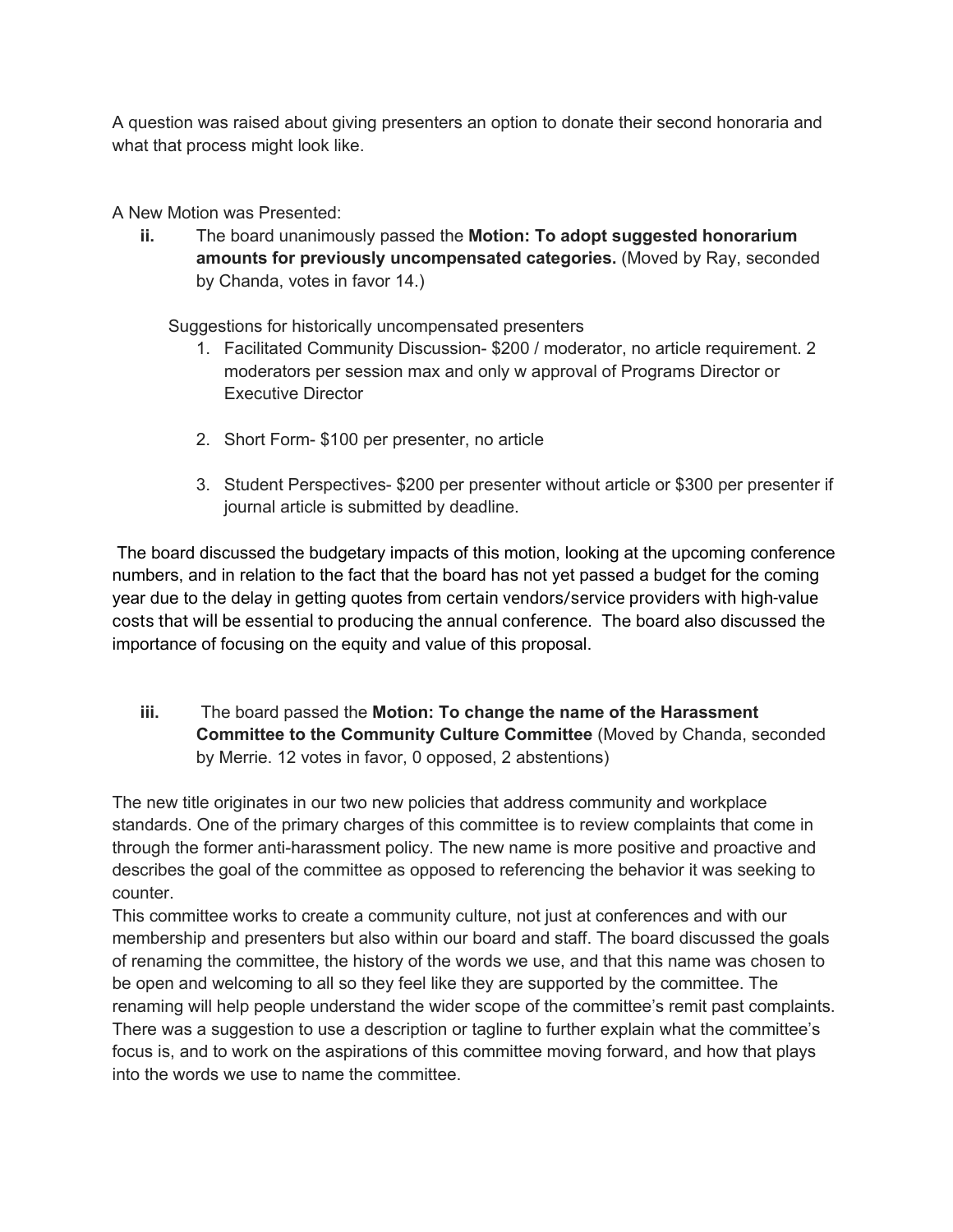#### **iv. Ad Hoc Fellowship Committee** Motions (time sensitive)

**a.** The board unanimously passed the **Motion: Equalize the Undergraduate and Graduate Fellowships at \$2000** ( Moved by Merrie, Seconded by Reena, votes in favor 13)

Three undergraduate fellowships are awarded each year, at \$1800 each. The graduate fellowships are \$2000. There does not appear to be a viable reason why these are different amounts. This will have a \$600 impact on next year's budget if all three fellowships are awarded. The board supports the continued undergraduate fellowships but would like to expand the eligibility to those in post bac programs. We do not currently have an award for an artist who is working towards a professional career but for various reasons is not enrolled in the formal higher education system. Things to consider for future development and discussion about these fellowships - historic implications of these fellowships, defining what a student is, are they in a mentorship program.

# **b.** The board tabled the **Motion: establish the Youth Education Fellowship as proposed**

(Moved by Merrie, Seconded by Reena)

These fellowships came out of committee discussions for the need for an award that focused on education initiatives in the K-12 age range. This fellowship allows us to expand our outreach and support to future members. There was a question raised about the potential for fundraising for these awards. The board discussed fellowship application timelines. This award came from the need to address our lack of a fellowship for K-12 educators.

The board tabled the motion and will revisit the structure of calls, their purpose, and realign how we present and take applications for fellowships.

## **c.** The board tabled the **Motion: establish the Sustainability Fellowship as proposed**

Motion tabled for continued discussion during the fall board meeting

**d.** The board tabled the **Motion: to remove the membership requirement for the Emerging Artist Fellowship Application.** (Moved by Simon, seconded by Ray)

Simon introduced the motion: Emerging Artists are a very public face for NCECA, when we select these individuals, we are saying this is who we value. We want our membership to be